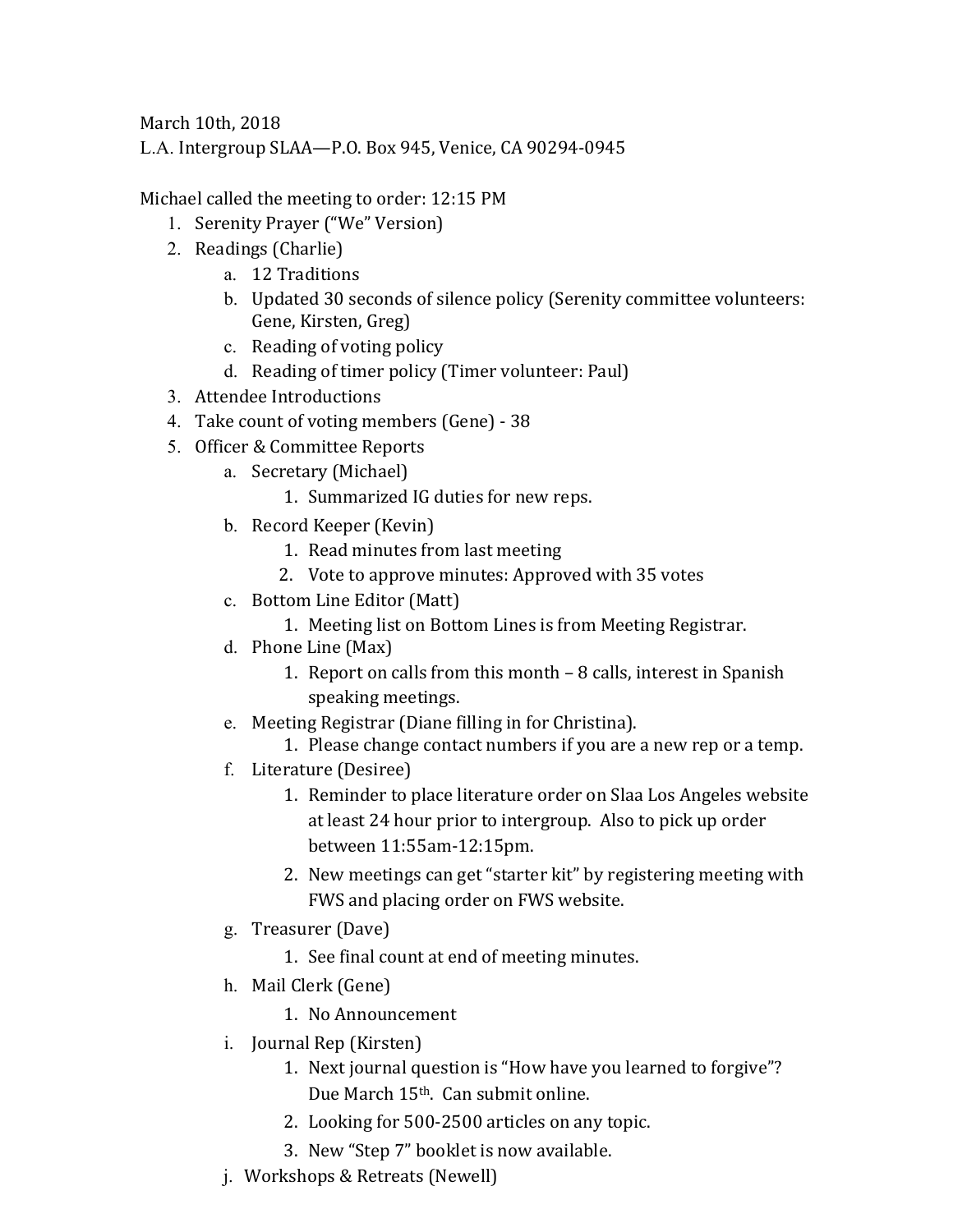- 1. "Back to Basics" workshop on March 17<sup>th</sup>. Flyers handed out.
- k. Webmaster for SLAA Los Angeles IG Website (Diane)
	- 1.  $10,000+$  page reviews,  $3,398$  unique users.
- 1. H&I Committee (Katie)
	- 1. Meeting today right after intergroup. H&I is "Hospitals  $&$ Institutions" – elections taking place.
- m. Social Committee (David & Kay)
	- 1. Investigating liability issues.
	- 2. Announced fellowship happening weekly after Saturday night Kaiser meeting.
- n. Conference Literature Committee Conduit (Lisa)
	- 1. New draft literature is up for vote.
	- 2.  $4<sup>th</sup>$  Saturday of month conference literature meeting.
- o. Sponsorship Committee (Gene)
	- 1. 5PM call every Monday, focus on long distance sponsorship.
- p. Speaker Seeker List Keeper (Chris)
	- 1. No announcement.
- q. ABM Delegate Announcements
	- 1. (Carol) Literature committee working on 12&12.
	- 2. (Christine) traditions FWS meetings, open to all.
	- 3. (Kirsten) Journal Committee FWS.
- 6. Old business.
	- a. Elect Translation Committee Conduit (1 year term, non-voting, no time requirement). Announces information about translation committee activities at IG, and must be part of translation committee. Also recruit people to get involved in translation. Attend Sunday 5AM meeting weekly.
		- 1. Jake volunteered, voted 37 for 0 against.
	- b. Non-profit status (Newell)
		- 1. Committee is 5 people, speaking with consultants regarding obtaining non-profit status. Updates will not be available until May due to Tax season. Early feedback is that back taxes are likely not required.
- 7. New Business

a. Lisa C - Motion to request for \$350 for single room and Monday night stay for Journal rep at ABM.

- 1. Vote for: 33 Vote Against: 0
- b. Desiree Motion for creation of intergroup commitment for setup of chairs & tables at monthly intergroup meeting. No sobriety requirement, non-voting position, 1 year commitment.
	- 1. Amendments accepted to specify that this is for set up only, that person responsible must arrive by  $11:15$ am, and to add to the business meeting format to request 3 volunteers to help break